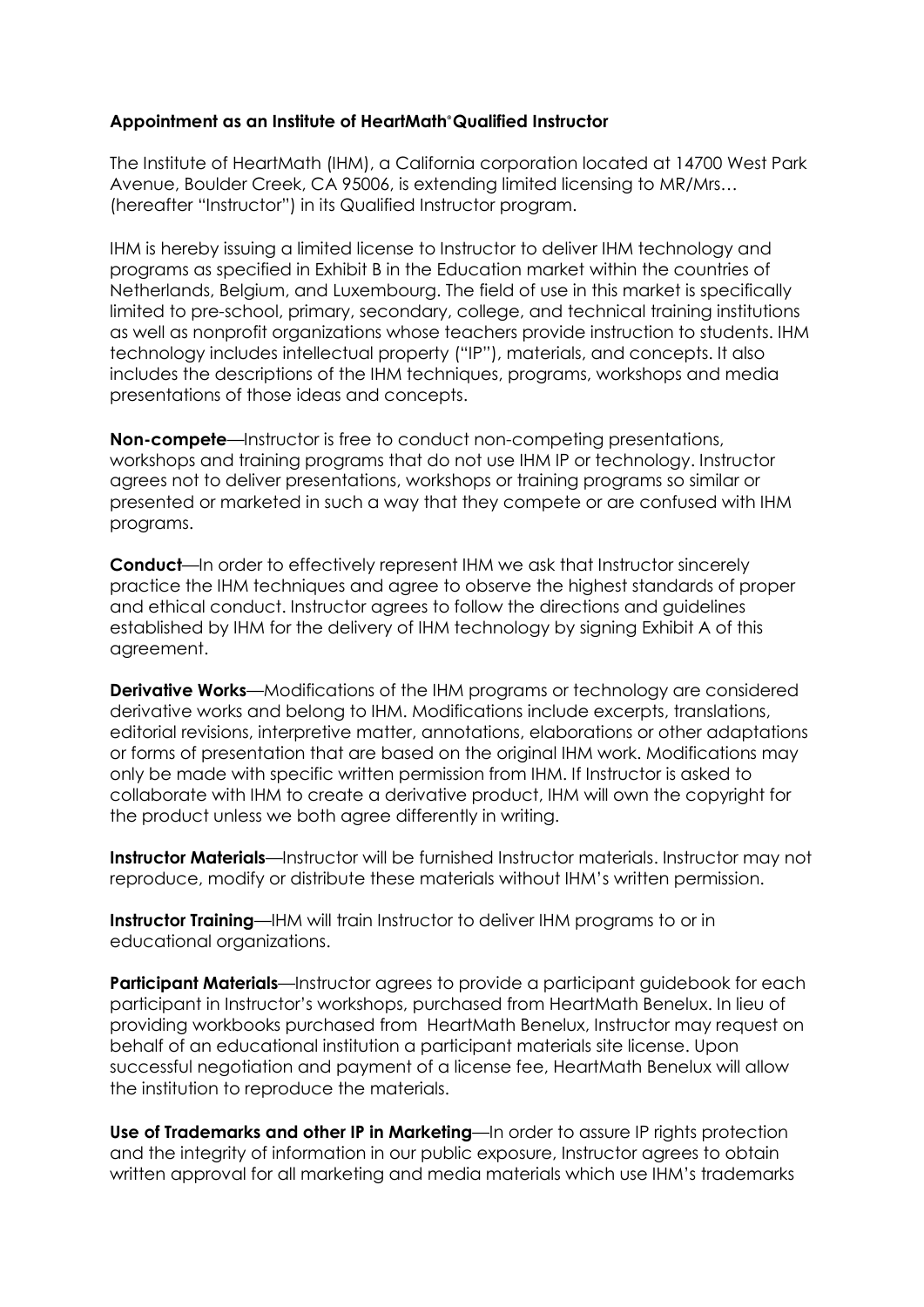and/or other IP. Instructor agrees to use the appropriate copyright and registered trademark symbols and designations in all materials and promotions.

**emWave® Desktop (emWave) Disclaimer**—In using the emWave with clients, Instructor agrees not to make claims for the emWave which contradict the following disclaimer:

The emWave is an educational tool to help one practice and develop skills in mental and emotional self management resulting in stress reduction. The emWave is not a medical device nor intended to replace treatments by licensed health care professionals for medical or psychological conditions. However, the emWave does capture accurate, real-time pulse information from which one can see how emotions affect the heart rhythms.

**Independent Contractor**—Instructor is an independent contractor, paying federal and state taxes and all costs associated with Instructor's business, and is responsible for its success and decisions totally independent of IHM or HeartMath Benelux. If Instructor has employees, Instructor agrees that they will follow the terms of this agreement. IHM/HeartMath Benelux does not make any warranties or representations as to the success of Instructor's independent business or the value or role of IHM/HeartMath Benelux in that success.

**Confidentiality—**Instructor understands that as a licensee, Instructor may learn of confidential information regarding IHM/HeartMath Benelux and/or its customers or prospects. Instructor agrees not to divulge any confidential information regarding IHM, HeartMath Benelux and/or its customers at any time during or following the term of this agreement. Instructor shall advise HeartMath Benelux immediately in the event of any loss or inadvertent disclosure of such information. Instructor agrees not to publish, any conclusions, summaries, or profiles regarding work done using IHM/HeartMath Benelux technology without the written consent of HeartMath Benelux, which shall not be unreasonably withheld.

**Term**—This agreement is for three years. Renewal is based on Instructor's attending a requalification program. Failure to fulfill any provision of this agreement will result in termination. IHM/HeartMath Benelux will provide notice of a specific breach of the agreement, and Instructor will have 30 days to resolve said breach. If the breach is not satisfactorily resolved within 30 days, IHM/HeartMath Benelux can at its discretion terminate this agreement. When written agreement is required, agreement and signature can be provided either in writing, by fax or electronically.

**Disagreements**—If any conflicts arise, IHM/ HeartMath Benelux and Instructor agree 1) to directly negotiate with each other; 2) to choose an independent third party mediator; and 3) if agreement still cannot be reached, instead of going to court, to use binding arbitration utilizing the American Arbitration Association, San Jose, CA with its rules. If IHM/HeartMath Benelux and Instructor are not able to work out their problems in those ways, immediate irreparable injury could be caused for which injunctive relief is an appropriate remedy in addition to others.

**Miscellaneous—**IHM, HeartMath Benelux and Instructor both agree not to assign or transfer this agreement to anyone else. Neither can bind the other or act as the other's agent. The terms of this agreement will be enforced under California law and are effective as of the date of the signatures below.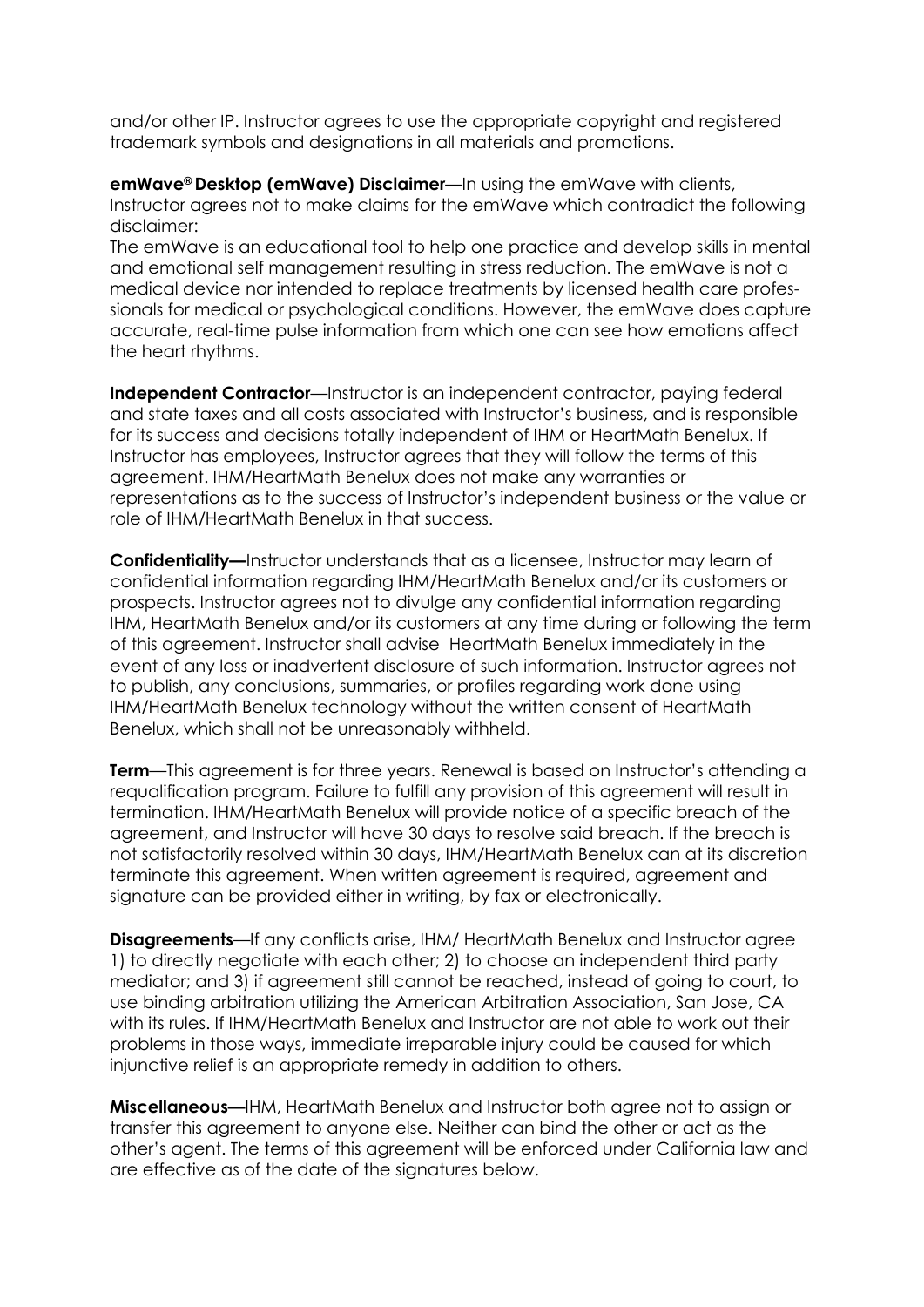**Entire Agreement—This written Agreement contains the entire terms and conditions** of the Qualified Instructor Agreement with IHM/HeartMath Benelux and the terms and conditions of this Agreement may only be modified in writing by both Instructor and IHM/HeartMath Benelux. This Agreement is binding upon any successor, assignee, corporation or partnership with whom Instructor is associated. The terms and conditions of this agreement shall govern and supersede any conflicting terms in any proposal or other contract document.

Any questions Instructor may have about this agreement should be directed to Robert Erdbrink or designated representative in HeartMath Benelux.

| Institute of HeartMath   |  |  |  |  |  | Agreement Accepted |
|--------------------------|--|--|--|--|--|--------------------|
| Marketing                |  |  |  |  |  |                    |
|                          |  |  |  |  |  |                    |
| <b>HeartMath Benelux</b> |  |  |  |  |  |                    |

Robert Erdbrink

Date: \_\_\_\_\_\_\_\_\_\_\_\_\_\_\_\_\_\_\_\_\_\_\_\_\_\_\_\_\_\_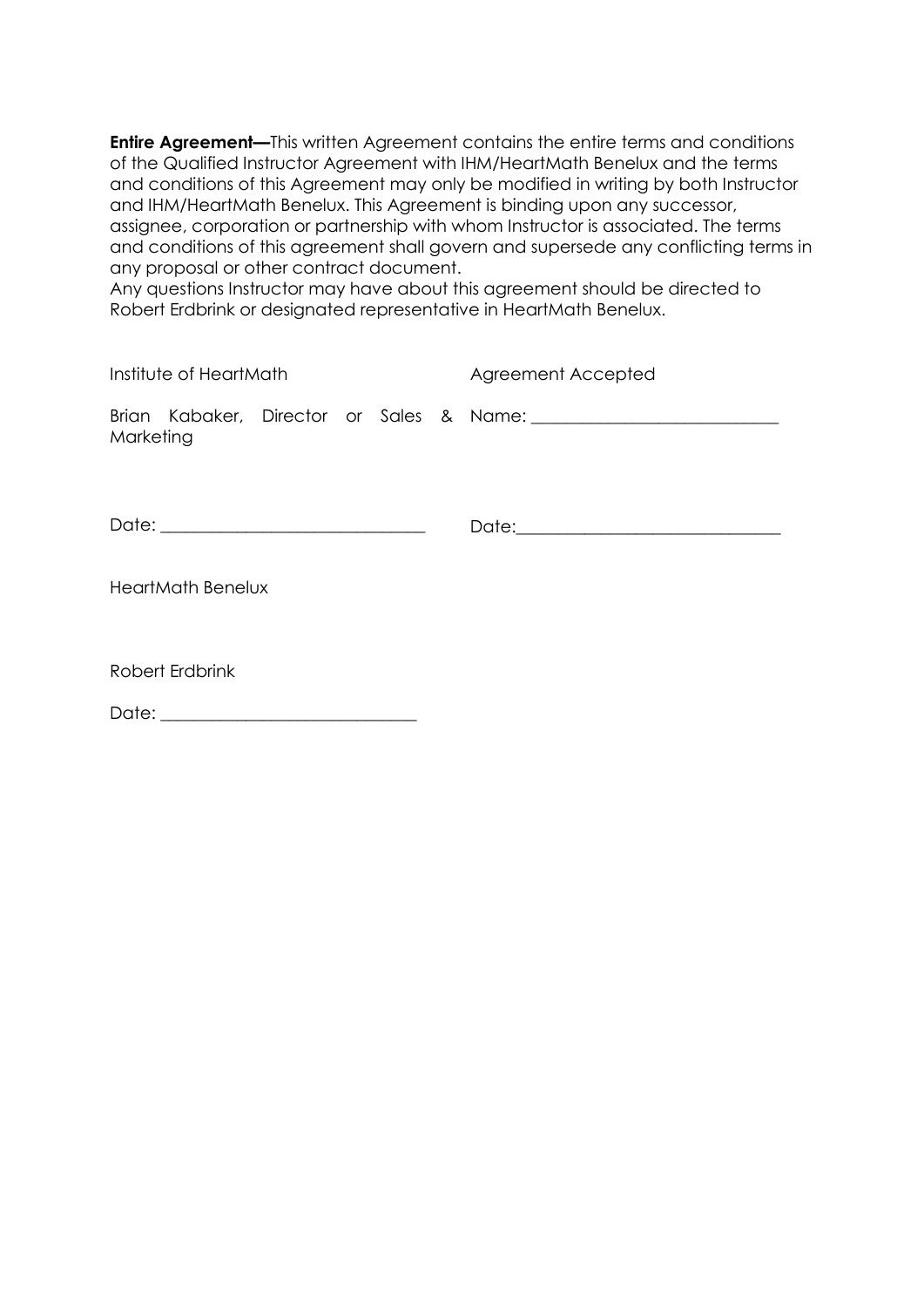# **EXHIBIT A**

### **Qualified Instructor's Code of Conduct**

As an Institute of HeartMath Qualified/Heartmath Benelux Instructor, I understand the importance of maintaining the highest quality and integrity in my interactions with those who attend my presentations. I understand that practicing the HeartMath principles and tools I will be teaching is an important qualification for being an Institute of HeartMath Qualified Instructor. Therefore, I agree to abide by the following:

I agree to ongoing study and practice of the principles and tools of the HeartMath system, to the best of my ability.

I agree to uphold the name, goodwill and integrity of Institute of HeartMath, its programs and materials.

Dated this day of.

Signature

Qualified Instructor